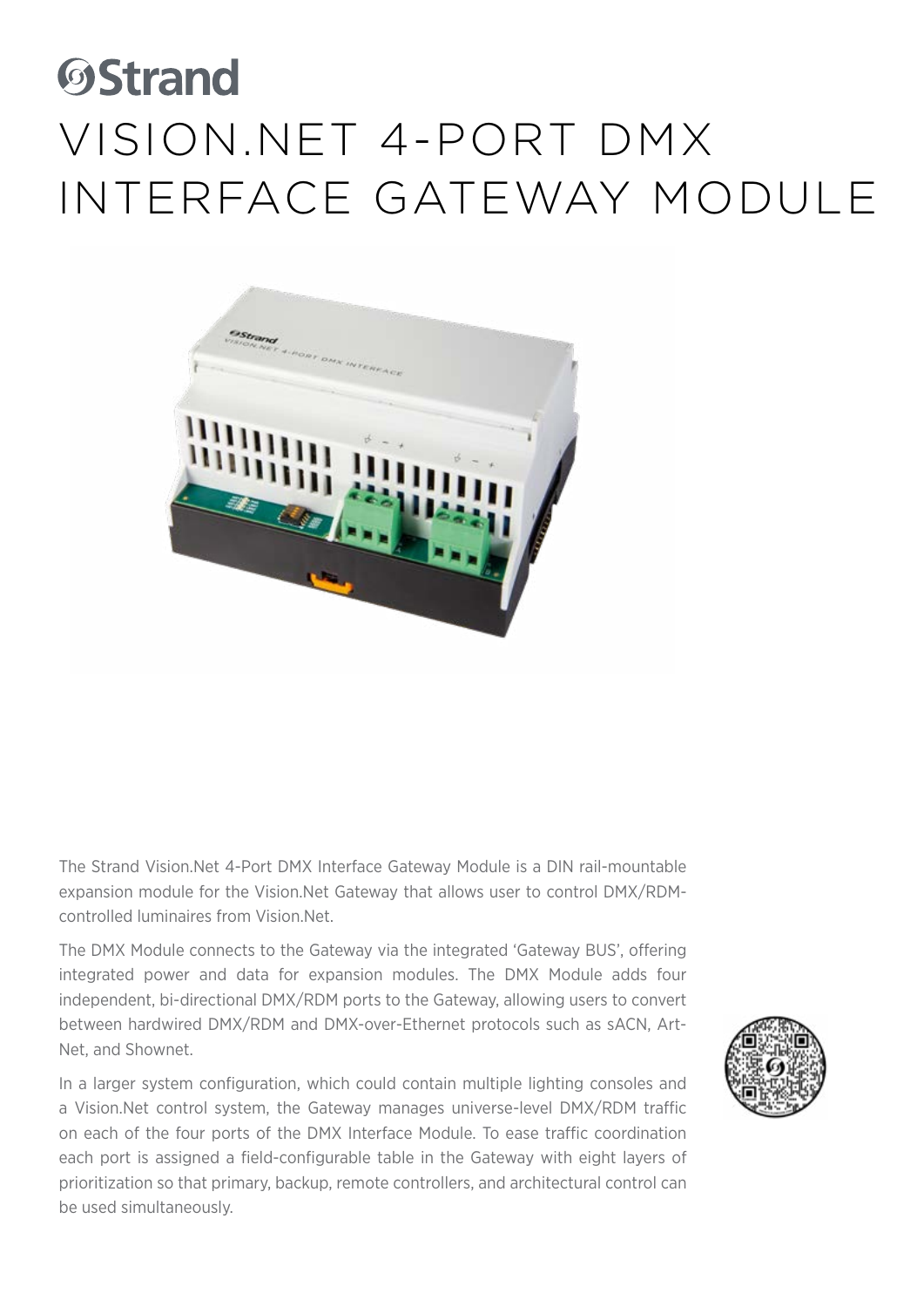### **ØStrand**

### Vision.Net 4-Port DMX Interface Gateway Module

### **FEATURES AND BENEFITS**

- **Expansion for the Vision.Net Gateway expands Vision.Net Gateway** capabilities.
- **4 independent, bi-directional DMX/RDM ports** connect DMX-controlled luminaires and/or consoles to the Vision.Net lighting network.
- **Standard 35mm DIN Rail** mount anywhere. Easily integrate alongside other Strand Vision.Net and third-party DIN rail components.
- **Connects via the Gateway BUS** ease of installation with an integrated power and data connection.
- **Simplified Protocol Conversion** stream and convert DMX-over-Ethernet protocols.
- **Universe Level Data Management with 8 layers of prioritization –** field customized traffic prioritization for all the control methods in the system.
- **Automatic device discovery and management via RDM** discovery, configuration, and management of devices connected to the DMX Module.

#### **LIMITED WARRANTY**

Every Strand product is backed by a minimum 2-year limited warranty against manufacturing defects and workmanship. Refer to the Strand Limited Warranty Card available at www.strandlighting.com/global/support/warranty for more details.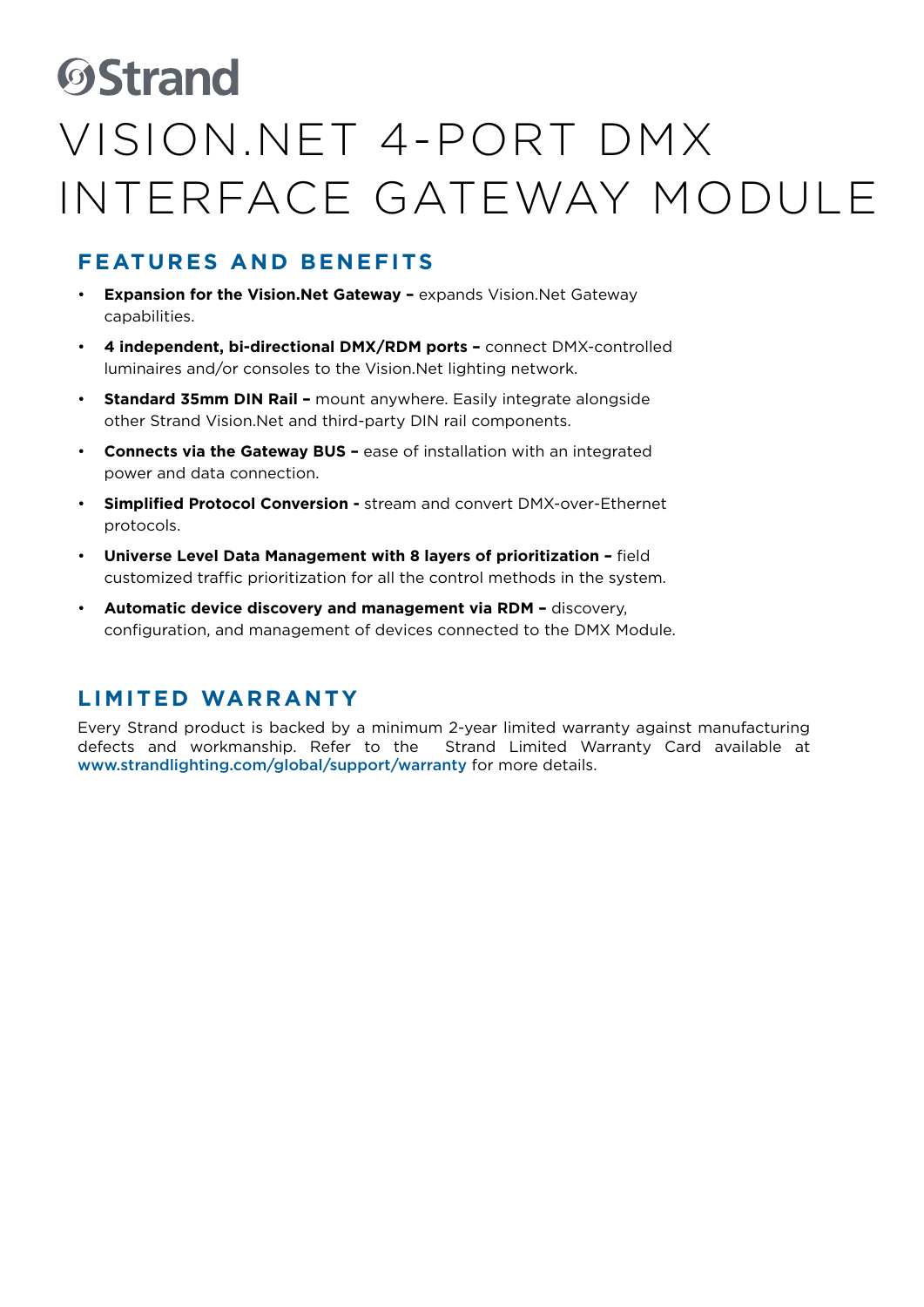## **ØStrand** Vision.Net 4-Port DMX Interface Gateway Module

| <b>POWER</b>        |                                    |                                                                                                                                                                |                             |  |
|---------------------|------------------------------------|----------------------------------------------------------------------------------------------------------------------------------------------------------------|-----------------------------|--|
|                     | Input voltage                      | 24 V DC                                                                                                                                                        |                             |  |
|                     | <b>Source</b>                      | module bus                                                                                                                                                     |                             |  |
|                     | Input current (max)                | 0.15A at 24VDC                                                                                                                                                 |                             |  |
|                     | Wattage                            | 3.6W                                                                                                                                                           |                             |  |
| <b>CONNECTIONS</b>  |                                    |                                                                                                                                                                |                             |  |
|                     | <b>DMX</b>                         | 4x isolated screw-terminal block                                                                                                                               |                             |  |
| <b>PHYSICALS</b>    |                                    |                                                                                                                                                                |                             |  |
|                     | Color                              | RAL 7035 light grey                                                                                                                                            |                             |  |
|                     | Construction                       | Polycarbonate                                                                                                                                                  |                             |  |
|                     | <b>DIN rail compatibility</b>      | TS35/7.5                                                                                                                                                       |                             |  |
|                     | DIMENSIONS (L x H x W)             | mm                                                                                                                                                             | in                          |  |
|                     | <b>Device only</b>                 | $108 \times 91 \times 61$                                                                                                                                      | $4.3 \times 3.6 \times 2.4$ |  |
|                     | <b>Packed</b>                      |                                                                                                                                                                |                             |  |
| <b>WEIGHT</b>       |                                    | kg                                                                                                                                                             | Ib                          |  |
|                     | <b>Device only</b>                 | 0.18                                                                                                                                                           | 0.39                        |  |
|                     | <b>Packed</b>                      | 0.37                                                                                                                                                           | 0.82                        |  |
| <b>ENVIRONMENT</b>  |                                    | $\circ$ C                                                                                                                                                      | $\circ$ F                   |  |
|                     | <b>Operating temperature</b>       | $0 - 45$                                                                                                                                                       | 32-113                      |  |
|                     | <b>Relative humidity</b>           | 20-90% non-condensing                                                                                                                                          |                             |  |
|                     | Ingress protection rating          | IP <sub>20</sub>                                                                                                                                               |                             |  |
|                     | Cooling                            | Free air convection, fanless                                                                                                                                   |                             |  |
| <b>INSTALLATION</b> |                                    |                                                                                                                                                                |                             |  |
|                     | <b>Mounting</b>                    | DIN rail                                                                                                                                                       |                             |  |
|                     | <b>DIN modules (standard unit)</b> | 6SU                                                                                                                                                            |                             |  |
| <b>APPROBATIONS</b> |                                    |                                                                                                                                                                |                             |  |
|                     | <b>Approvals/Listings</b>          | $\bigoplus$ <sub>s</sub> $\bigoplus$ s $\bigoplus$                                                                                                             |                             |  |
|                     | Conformity                         | EU Safety: EN 62368-1<br><b>EU RoHS: EN 50581</b><br>US Safety: UL 62368-1, UL 2043 (Plenum)<br>Canada Safety: CSA C22.2 62368-1<br>Other: DIN43880, IEC 60715 |                             |  |